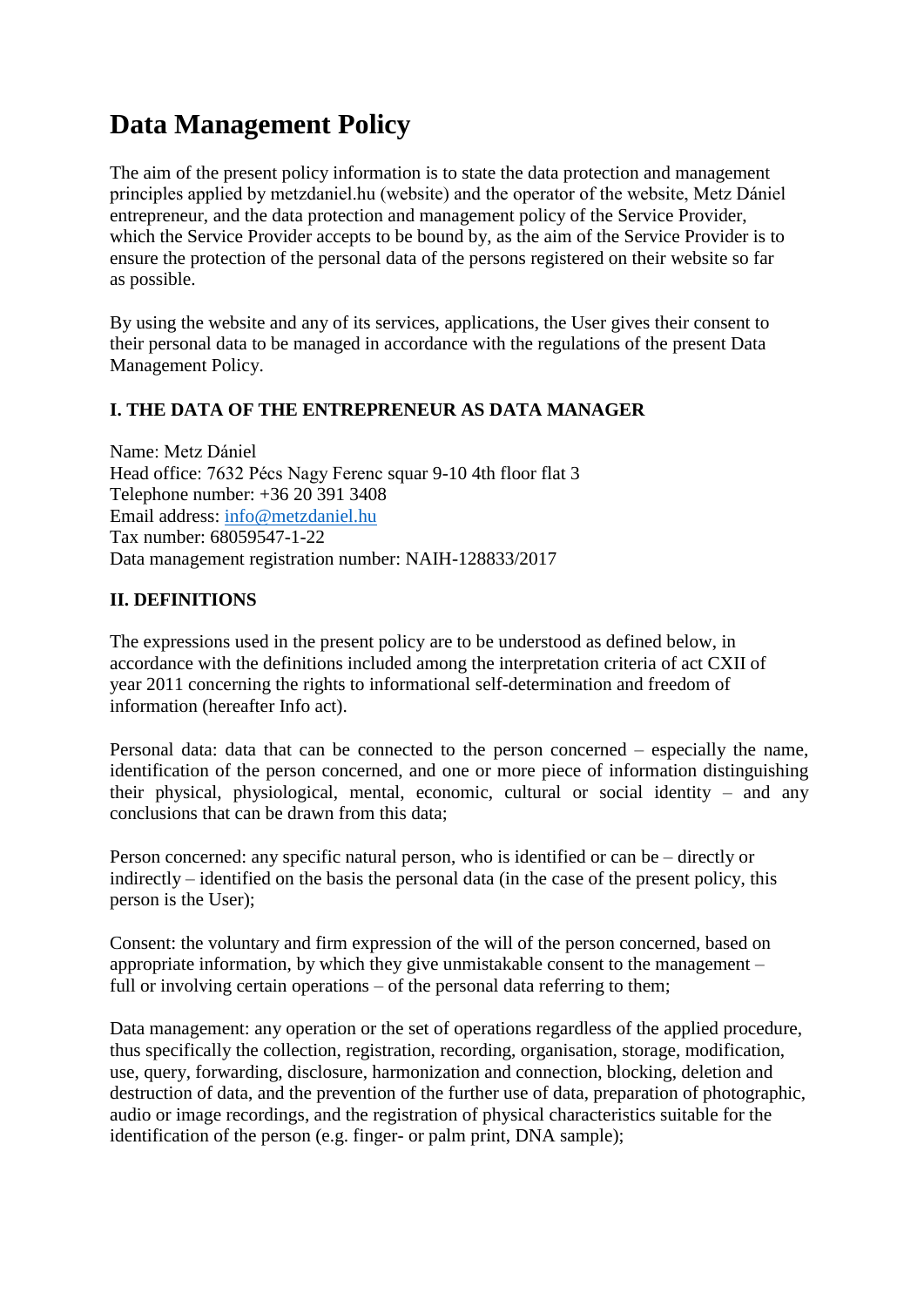Data manager: the natural person or legal entity, or organisation without legal entity, which, either individually or together with others, define the purpose of the data management, make and execute the decisions concerning the data management (including the applied tool), or order the data processor employed by them to execute the decisions (in the case of the present Policy, this is the Service Provider);

Data transmission: making the data available to a specified third party;

Disclosure: making the data available to any person;

Deletion of data: making the data unrecognisable in a way that it will be impossible to restore;

Data identification: providing the data with an identification marker in order to distinguish it;

Blocking the data: providing the data with an identification marker in order to block it permanently or for a definite period;

Data processing: performing the technical tasks related to the data management operations, regardless of the method and tool applied when performing the given operations, and of the location of their application, provided that the technical tasks are performed on the data;

Data processor: the natural person or legal entity, or organisation without legal entity, who or which, in accordance with their contract concluded with the data manager, – including a statutory conclusion of contract as well – performs the processing of the data;

# **III. PRINCIPLE OF DATA MANAGEMENT**

The Service Provider manages the registered personal data in accordance with the prevailing data management legislations – thus especially with the Info act – complying with the present policy.

### **IV. THE LEGAL BASIS OF THE DATA MANAGEMENT**

In the course of the data management related to the operation and services of the website, the registration and management of data are based on the voluntary consent of the person concerned.

The User can give their consent by using the services of the website and by filling the forms found on the website.

The Service Provider is entitled to send a newsletter or other letter of advertising purposes to the User, if the User previously subscribed to this unequivocally, explicitly and voluntarily, by providing their appropriate data. The Service Provider is not obliged to verify whether the data provided by the User at the subscription and otherwise, when granting their consent, is real and correct.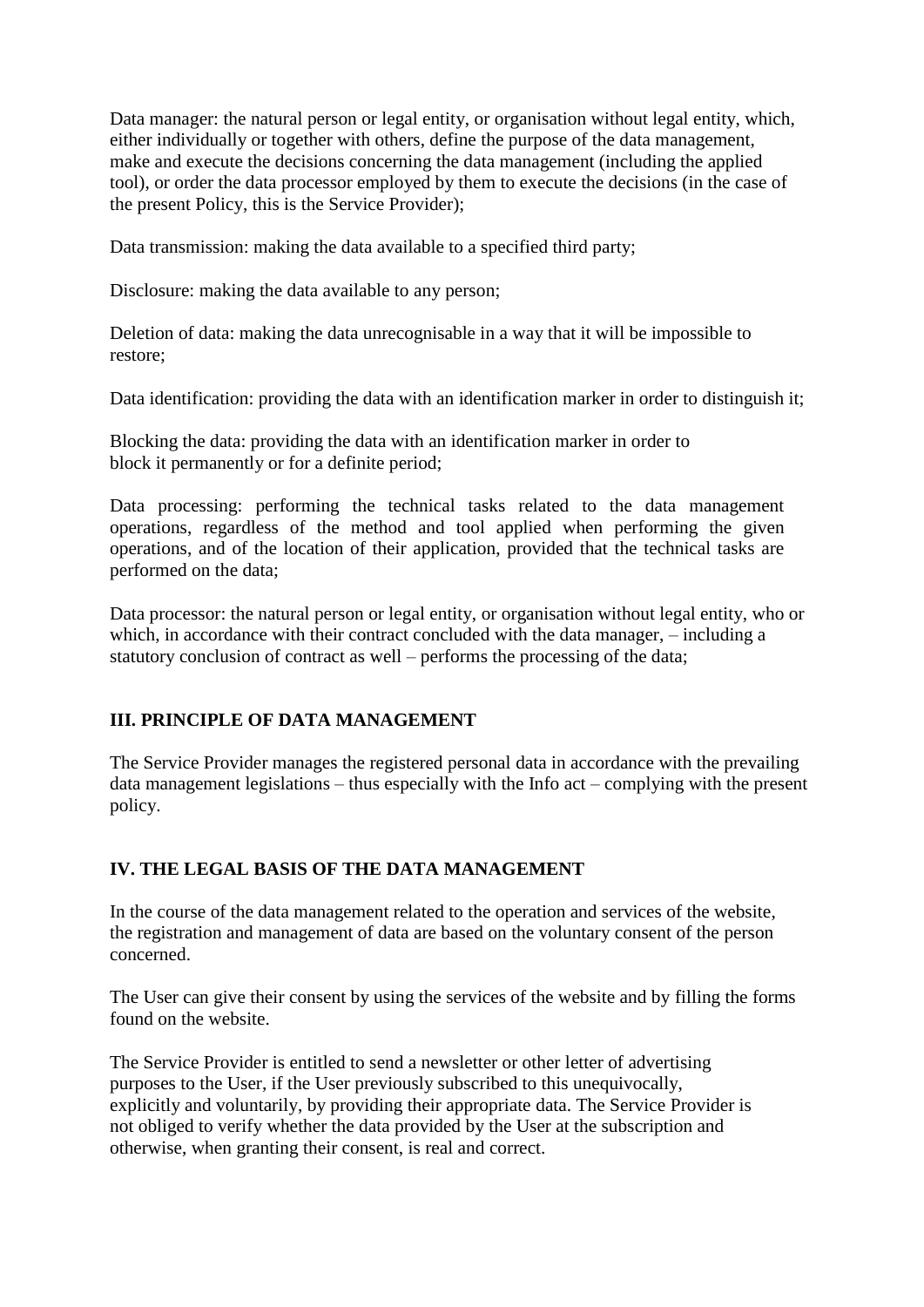The User is at any time entitled to withdraw their voluntary consent mentioned in the previous section. In this case, after the withdrawal the Service Provider shall not send further newsletters and other letters with advertising purposes to the User, moreover, they shall delete the User's data among the data of users subscribed to the newsletter.

Unless it is regulated otherwise by the law, the Service Provider can manage the registered personal data after the withdrawal of the User's consent, without further separate consent thereto, in order to fulfil their legal obligations (thus especially accounting obligations, and contractual obligations with the User), and also in order to realise their own or a third party's legitimate interest, if the realization of these interests is in proportion with the limitation of the right to the protection of personal data.

## **V. THE SCOPE OF THE MANAGED DATA**

In accordance with the User's voluntary consent, in the course and after the fulfilment of the service provided by them, Service Provider manages the following personal data of the User: surname, first name, e-mail address.

The User bears responsibility for correctness and accuracy of the personal data.

### **VI. THE PURPOSE OF THE DATA MANAGEMENT**

The purpose of managing the personal data of the User is sending newsletters and other letters with advertising purposes, mentioned in section IV, and the fulfilment of other legal obligations of the Service Provider. The Service Provider shall not disclose the User's personal data to any unauthorised third party.

#### **VII. DURATION OF THE DATA MANAGEMENT, MODIFICATION, DELETION OF THE DATA, OBJECTION AGAINST THE DATA MANAGEMENT**

The Service Provider manages the personal data managed in connection with using the services until the purpose of the data management is realised.

The User can request the Service Provider to delete their personal data by sending an electronic mail to the address metzdaniel.hu. The Service Provider shall delete the User's personal data without the request of the person concerned, if the management thereof is against the law, the purpose of the data management has terminated, or the statutory period of storing the data has expired, or the deletion was ordered by the National Authority for Data Protection and Freedom of Information, or if the data management is incomplete or erroneous - and this condition cannot be lawfully rectified – provided that the deletion is not excluded by law.

Instead of deleting the personal data, the Service Provider shall block it if it is requested by the User, or, if, on the basis of the available data, it can be presumed that the deletion could violate the lawful interests of the User. The Service Provider shall only manage the thus blocked personal data while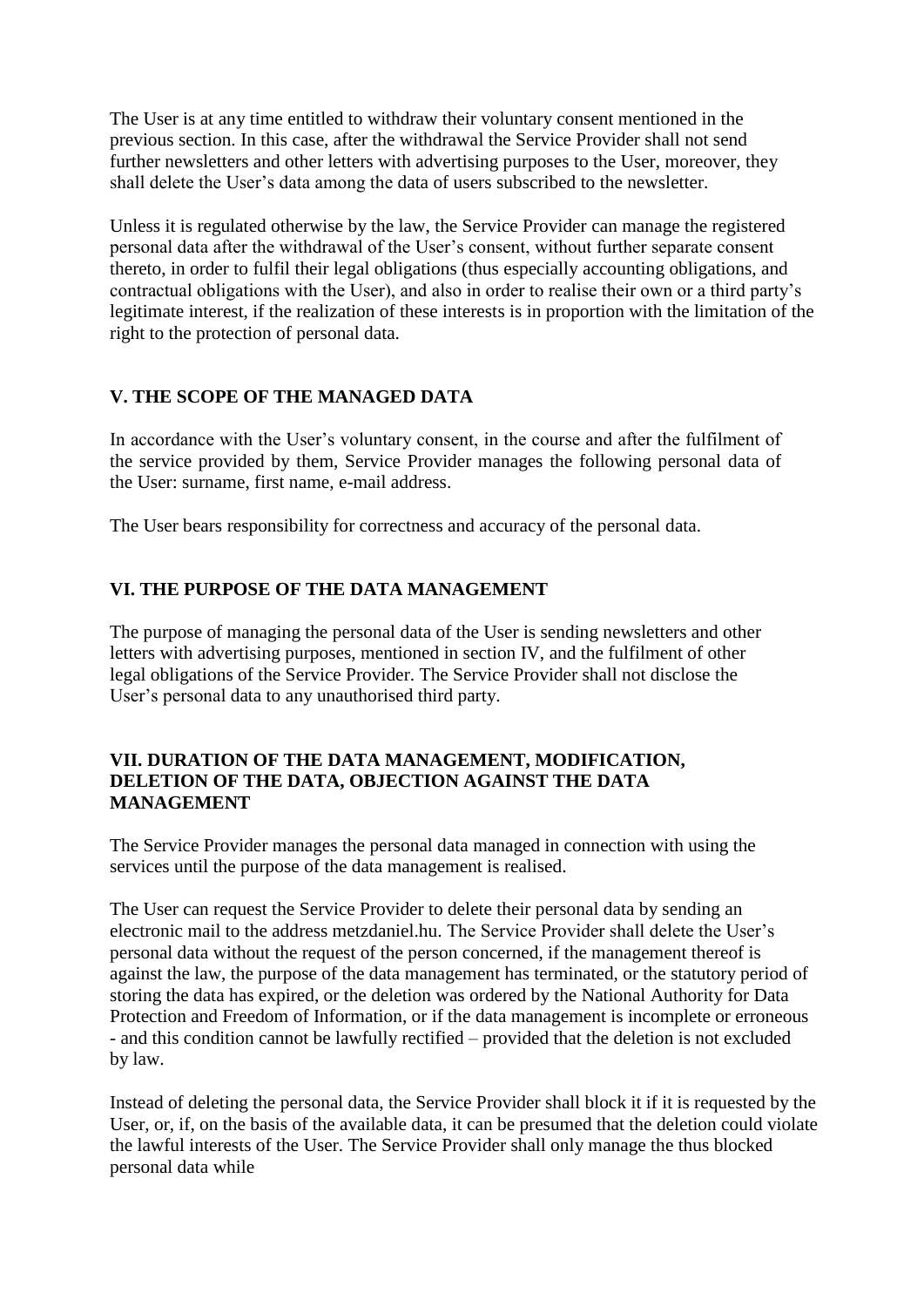the purpose of the data management, which rules out the deletion of the personal data. Following the withdrawal of the User's consent, the Service Provider can continue to manage the personal data referring to the person concerned in order to fulfil their statutory obligations (thus especially the accounting obligations).

The User can object to the management of their personal data by sending an electronic letter to the email address metzdaniel.hu,

– if the management or transfer of personal data is necessary only for the fulfilment of the statutory obligation concerning the Service Provider or the realisation of the legitimate interest of the data manager, recipient of the data or a third party, with the exception of the case of the so called compulsory data management;

– if the use or transfer of the personal data is performed for direct marketing, poll or scientific research; and

– in other cases regulated by any law.

The data manager shall investigate the objection within the shortest time possible, but not more than 15 days from the submission of the request, they make a decision concerning whether the objection is grounded and informs the requesting party of their decision in writing.

If the data manager finds that the objection of the person concerned is grounded, they shall cease the management of the data – including further registration and transfer of the data – and they shall block the data, and also shall notify of the objection and of the measures taken on the basis thereof all those parties to whom they previously transferred the personal data affected by the objection, and who are obliged to take measures in order to realise the right to objection.

If the person concerned does not agree with the decision of the data manager, or the data manager fails to comply with the deadline of 15 days, the person concerned can take the matter to court within 30 days from the communication of the decision or from the final day of the deadline. The court shall deal with the matter urgently.

If the recipient of the data does not receive the data necessary for the realisation of their rights due to the objection of the person concerned, they can take the matter to court against the data manager within 15 days from the notification, in order to obtain the data. The data manager can also bring an action against the person concerned.

If the data manager fails to notify, the recipient of the data can ask for information concerning the circumstances related to the failure of the transmission, and the data manager is obliged to give the information within 8 days from the receipt of the request thereto of the recipient of the data. In case of a request for information the recipient of data can take the matter to court against the data manager within 15 days from receiving the information but not later than from the deadline thereof. The data manager can also bring an action against the person concerned.

The data manager cannot delete the data of the person concerned if the data management was ordered by law. However, the data cannot be transferred to the recipient of the data if the data manager agreed with the objection or the court has stated the rightfulness of the objection.

#### **VIII. REQUESTING INFORMATION**